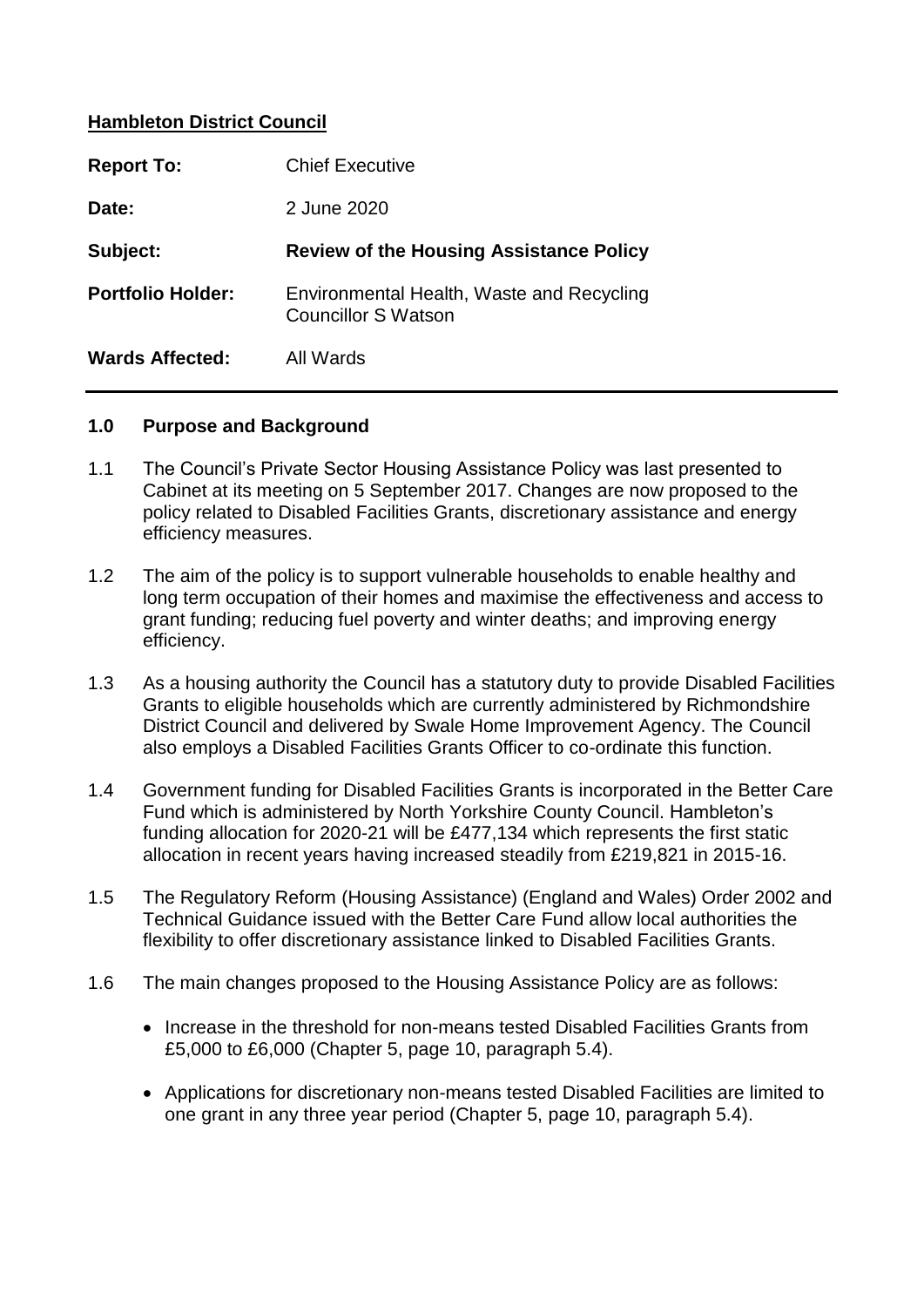- Clarification is given to applications for assistance made on behalf of a disabled person under the age of 18 years old being non-means tested (Chapter 5, page 10, paragraph 5.4).
- 'Emergency Works' has been replaced with 'Prioritisation of Works'. In cases where immediate intervention is required to assist with a hospital discharge, Disabled Facilities Grants are not always the most appropriate means of assistance and as such Occupational Therapists will work directly with the client to provide any measures needed to allow the client to return home. When an application for a Disabled Facilities Grant is recommended, priority will be given based on advice from the Occupational Therapist (Chapter 5, page 11, paragraph 5.6).
- In response to the Prime Minister's Challenge on Dementia 2020 and given that public health statistics available at datanorthyorkshire.org depict dementia prevalence in Hambleton as above the national average (0.9% compared with 0.8% nationally) the revised policy provides scope for discretional assistance to fund the cost of aids and adaptations to help people with dementia continue to live in their own homes (Chapter 6, page 12, paragraph 6.1).
- Further discretion is now available where a top up is required to a Disabled Facilities Grant if the required works are over £30,000. The top up facility is £10,000 however this can be increased in certain circumstances at the discretion of the Director of Economy and Planning (Chapter 6, page 13, paragraph 6.3).
- Provision (pending approval from Management Team) of a discretionary fund to be available where there is a shortfall in grant funding which prevents energy efficiency measures going ahead or the energy efficiency works required are not included in any current schemes (Chapter 8, page 18, paragraph 8.4).
- Energy Repayment Loans have been removed due to lack of take up.
- 1.7. The revised policy has been subject to consultation in March 2020 and the responses are provided with this report. The policy will be published on the Council's website and intranet and awareness of the policy will be raised internally and externally with partner organisations. The Council's approach to empty properties will be reviewed in due course to facilitate a collaborative approach suggested in the responses.

# **2.0 Link to Council Priorities**

2.1 The Private Sector Housing Assistance Policy contributes to the delivery of four key Council priorities: Providing a Special Place to Live, Enhancing Health and Well Being, Caring for the Environment and Driving Economic Vitality.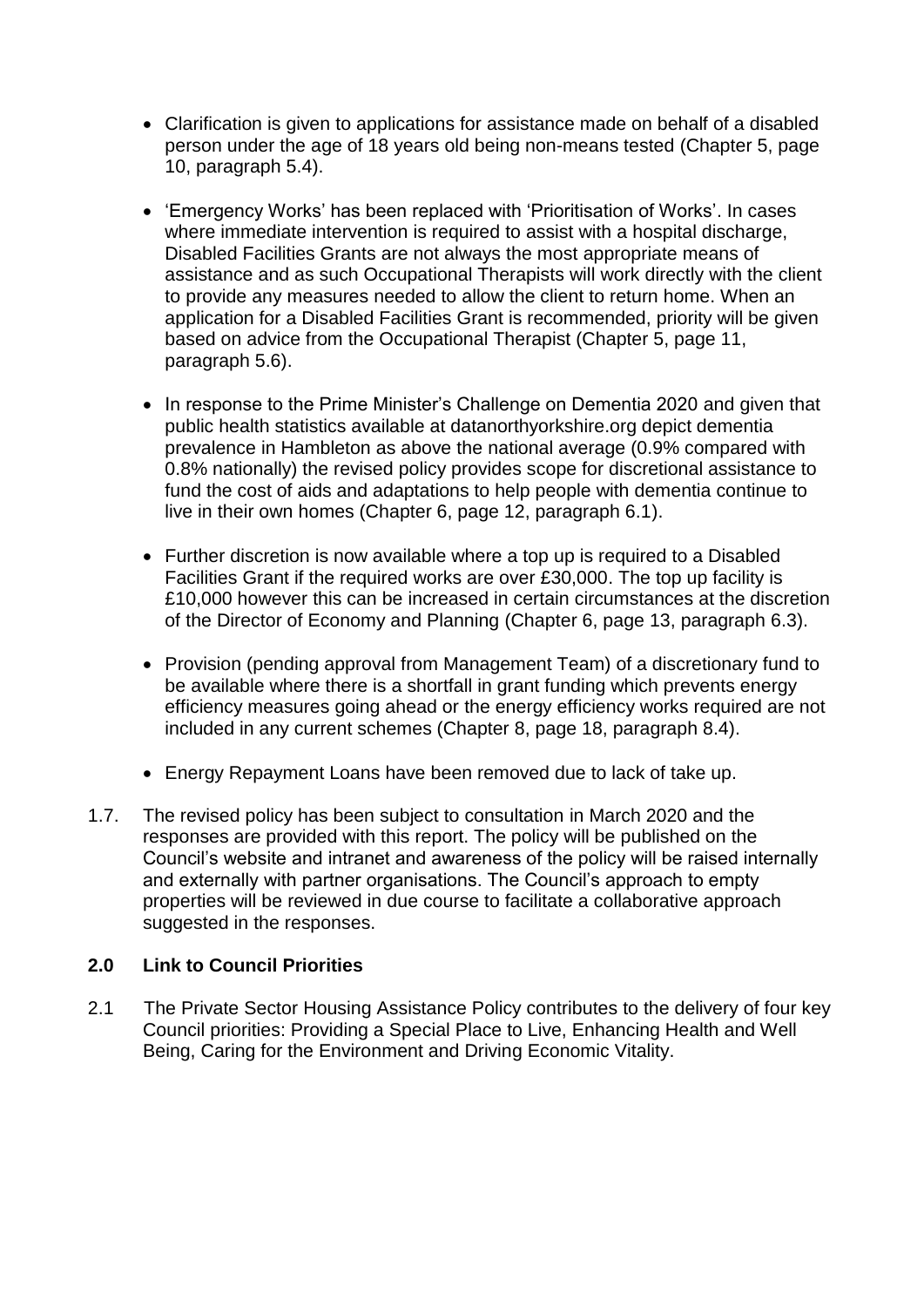# **3.0 Risk Assessment**

| <b>Risk</b>                                                                     | Implication                                                                                                                                                                                   |      |            | GrossGrossGross | <b>Preventative</b>                                                 | <b>Net</b>     | <b>Net</b>     | <b>Net</b>            |
|---------------------------------------------------------------------------------|-----------------------------------------------------------------------------------------------------------------------------------------------------------------------------------------------|------|------------|-----------------|---------------------------------------------------------------------|----------------|----------------|-----------------------|
|                                                                                 |                                                                                                                                                                                               | Prob | <b>Imp</b> | <b>Total</b>    | action                                                              |                |                | <b>Prob Imp Total</b> |
| Absence of a<br>Housing<br><b>Assistance Policy</b>                             | The Council will not<br>have an overall<br>approach to deliver<br><b>Disabled Facilities</b><br>Grants and other<br>measures would<br>not be available to<br>support vulnerable<br>residents. | 3    | 4          | 12 <sub>2</sub> | That the Housing<br>Assistance Policy is<br>approved by<br>Cabinet. | 2              | 2              | 4                     |
| Not working<br>collaboratively with<br>local authorities and<br>other partners. | Loss of funding<br>opportunities.<br>Preventing<br>customers access<br>funding.<br>Deterioration of<br>housing stock.                                                                         | 4    | 3          | 12 <sub>2</sub> | That the Housing<br>Assistance Policy is<br>approved by<br>Cabinet. | $\overline{2}$ | $\overline{2}$ | $\overline{4}$        |

3.1 The key risk is in not approving the recommendation as shown below:

Prob = Probability, Imp = Impact, Score range is  $Low = 1$ , High = 5

Overall the risk of agreeing with the recommendations outweighs the risks of not agreeing them and is considered acceptable.

# **4.0 Financial Implications**

- 4.1 The cost of Disabled Facilities Grant works are met by the Council's annual grant allocation and the programme is reviewed quarterly. There are safeguards in place to ensure that grants are awarded in accordance with the legislation and the Private Sector Housing Assistance Policy.
- 4.2 Any discretionary measures to tackle excess cold, collective falls and provide dementia support will come from the Better Care Fund.
- 4.3 There are currently no capital costs related to energy efficiency measures as the utility companies or scheme providers hold the funds and customers will apply directly to them for assistance. The Council may determine that it is appropriate to provide a fund for additional works to ensure energy efficiency measures go ahead.
- 4.4 The Council and partners will endeavour to blend grant and other funding to enable measures to take place.
- 4.5 The costs of facilitating schemes are met within service budgets.
- 4.6 Where appropriate the Council will make provision for the recycling of grant and loan funding where a local land charge has been applied.